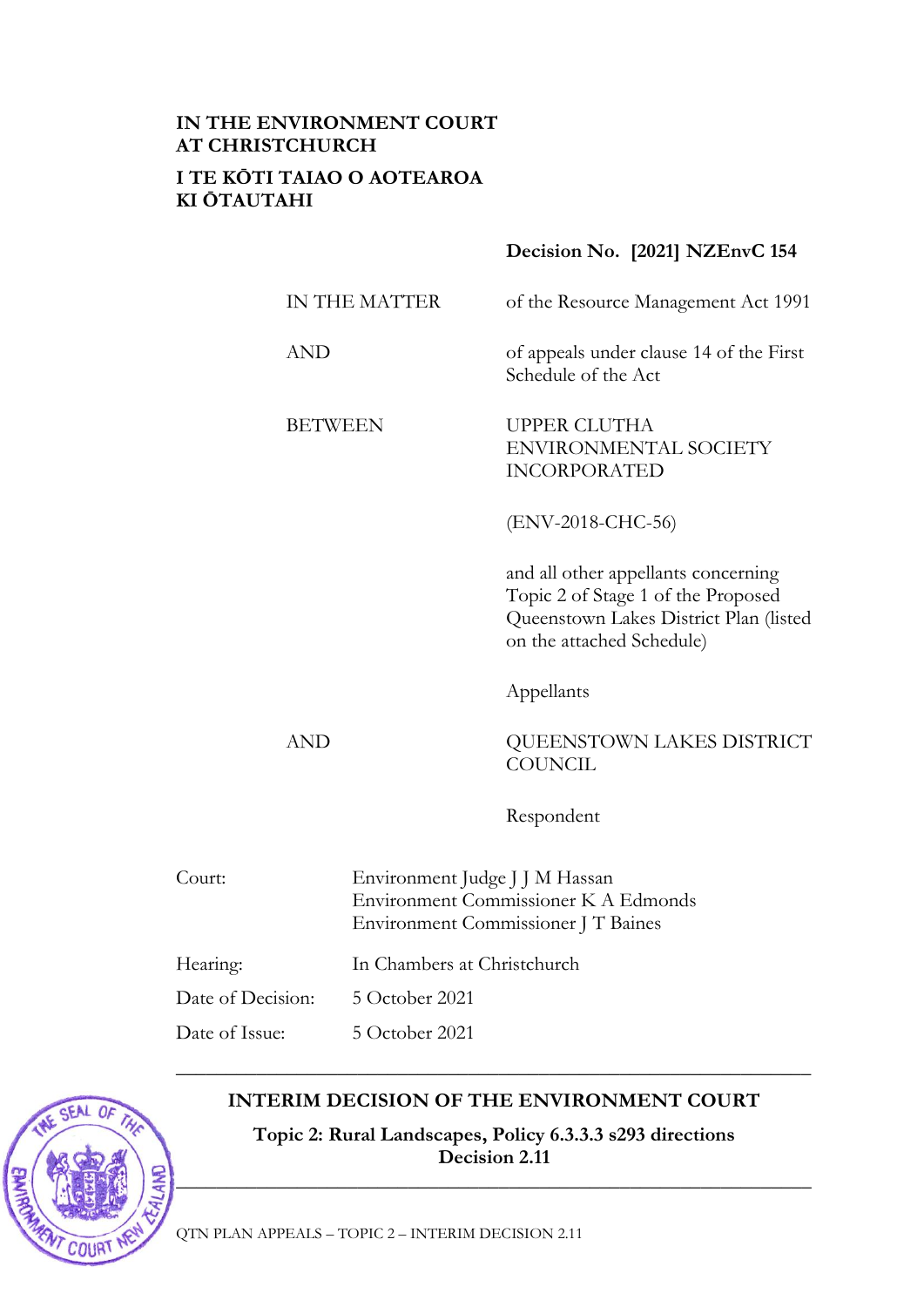A: Under s293, RMA, <sup>1</sup> directions are made in relation to Policy 6.3.3.3 of the Proposed Queenstown Lakes District Plan as per Annexure 1.

# **REASONS**

# **Introduction**

[1] As directed by Decision 2.7, <sup>2</sup> QLDC<sup>3</sup> has filed proposed directions for the intended s293 process for Policy 6.3.3.3.

[2] The background to these matters is traversed in Decision 2.7. As directed by Decision 2.7, on 28 May 2021 QLDC filed a reporting memorandum attaching a set of proposed directions for the required s293 process and provided a proof copy of the public notice and a summary document to be included in the 'package' to be publicly notified.<sup>4</sup>

# **Outcome and directions**

[3] We are satisfied that matters are in order for s293 directions to be made and that QLDC's proposed directions are appropriate. Accordingly, directions are made pursuant to s293 as set out in Annexure 1.

For the court

**J J M Hassan Environment Judge**



\_\_\_\_\_\_\_\_\_\_\_\_\_\_\_\_\_\_\_\_\_\_\_\_\_\_\_\_\_\_

<sup>1</sup> Resource Management Act 1991.

<sup>2</sup> [2021] NZEnvC 60 at [177]and [239].

<sup>&</sup>lt;sup>3</sup> Queenstown Lakes District Council.

<sup>4</sup> QLDC memorandum of counsel dated 28 May 2021, Appendix A.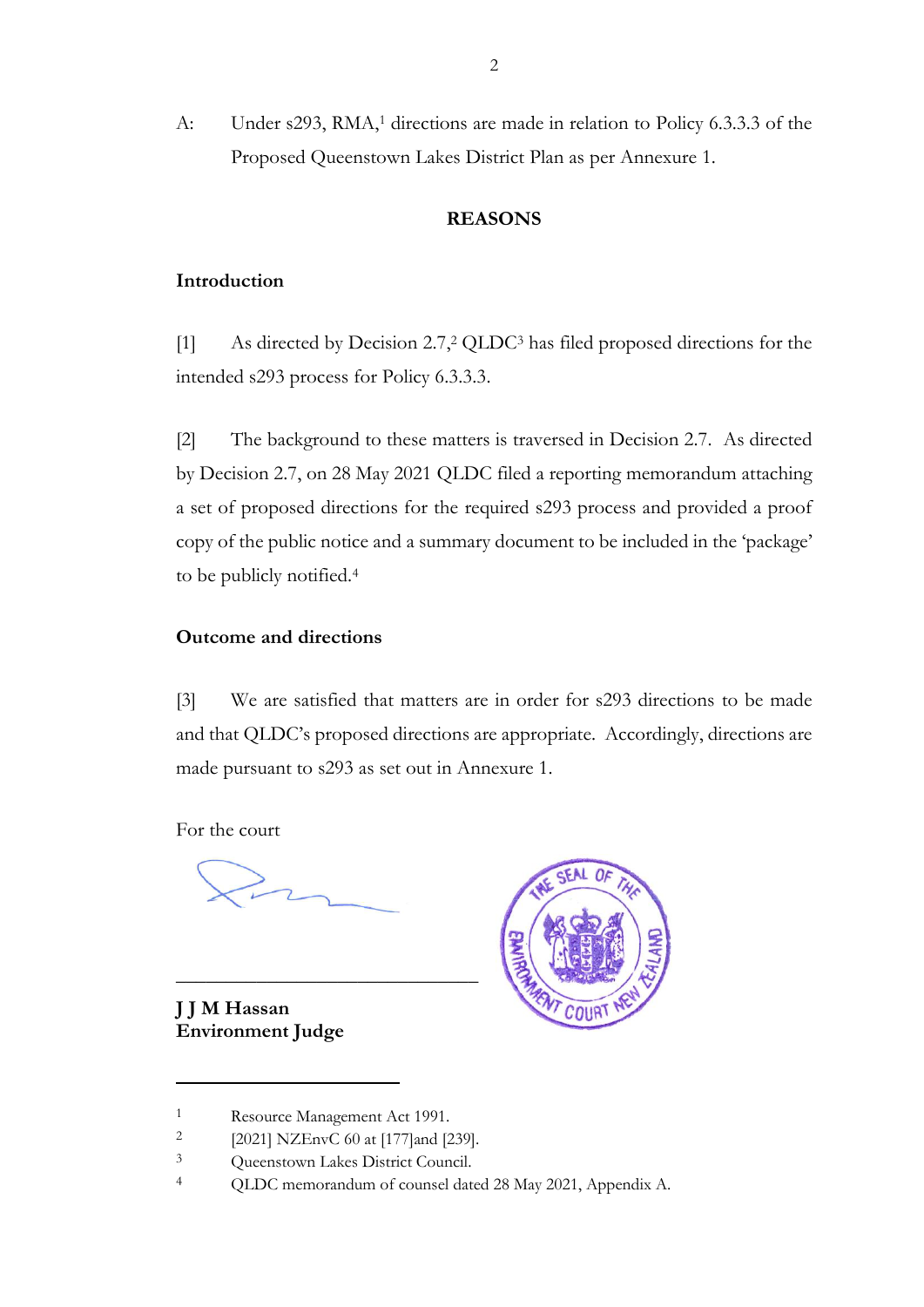# **SCHEDULE**

| ENV-2018-CHC-053 | Federated Farmers of NZ                           |
|------------------|---------------------------------------------------|
| ENV-2018-CHC-055 | Hawthenden Farm Limited                           |
| ENV-2018-CHC-082 | Kawarau Jet Services Holdings Limited             |
| ENV-2018-CHC-083 | Mt Cardrona Station Limited                       |
| ENV-2018-CHC-091 | Burdon                                            |
| ENV-2018-CHC-092 | Trojan Helmet Limited                             |
| ENV-2018-CHC-093 | Queenstown Airport Corporation Limited            |
| ENV-2018-CHC-094 | The Middleton Family Trust & others               |
| ENV-2018-CHC-095 | Seven Albert Town Property Owners                 |
| ENV-2018-CHC-099 | Bill and Jan Walker Family Trust & others         |
| ENV-2018-CHC-103 | Mt Christina Limited                              |
| ENV-2018-CHC-104 | Soho Ski Area / Blackmans Creek                   |
| ENV-2018-CHC-106 | Te Anau Developments                              |
| ENV-2018-CHC-107 | <b>Treble Cone Investments</b>                    |
| ENV-2018-CHC-108 | Aurora Energy Ltd                                 |
| ENV-2018-CHC-114 | Transpower NZ Ltd                                 |
| ENV-2018-CHC-115 | Willowridge Developments Ltd                      |
| ENV-2018-CHC-119 | Halfway Bay Lands Limited                         |
| ENV-2018-CHC-124 | Waterfall Park Developments Limited               |
| ENV-2018-CHC-126 | Remarkables Park Limited                          |
| ENV-2018-CHC-127 | Queenstown Park Limited                           |
| ENV-2018-CHC-129 | Slopehill Properties Limited                      |
| ENV-2018-CHC-130 | <b>SYZ</b> Investments Limited                    |
| ENV-2018-CHC-131 | Real Journeys Limited                             |
| ENV-2018-CHC-134 | Ngai Tahu Tourism Limited                         |
| ENV-2018-CHC-136 | <b>Burgess</b>                                    |
| ENV-2018-CHC-137 | Coneburn Preserve Holdings Limited & Others       |
| ENV-2018-CHC-138 | Real Journeys (trading as Go Orange Limited)      |
| ENV-2018-CHC-141 | Glendhu Bay Trustees Limited                      |
| ENV-2018-CHC-142 | Queenstown Wharves GP Limited                     |
| ENV-2018-CHC-144 | James Wilson Cooper                               |
| ENV-2018-CHC-145 | Glen Dene Limited                                 |
| ENV-2018-CHC-146 | Real Journeys Limited (trading as Canyon Food and |
|                  | <b>Brew Company Limited)</b>                      |
| ENV-2018-CHC-148 | Allenby Farms Limited                             |
| ENV-2018-CHC-150 | Darby Planning Limited                            |
| ENV-2018-CHC-151 | NZ Tungsten Mining                                |
| ENV-2018-CHC-160 | Lake McKay Station Limited                        |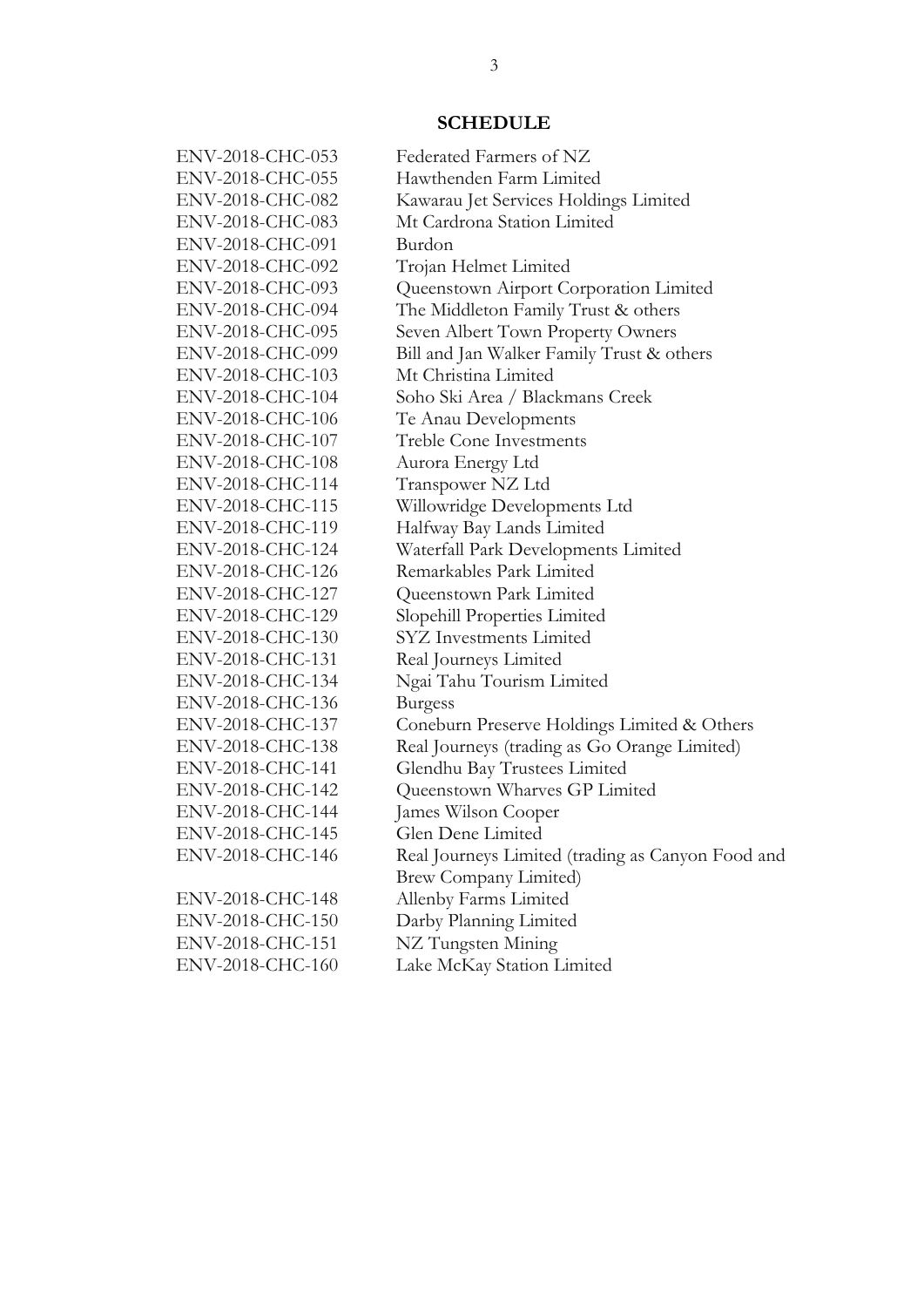#### **Annexure 1**

### **SECTION 293 DOCUMENTATION IN RELATION TO POLICY 6.3.3.3**

### **Proposed section 293 directions**

Under s293, to enable consideration of an amendment to Policy 6.3.3.3 to also refer to Outstanding Natural Features (ONFs), it is directed:

#### *Notification*

- b. Within 15 working days of the date of this decision, QLDC must:
	- (iii) send written notice by way of letter to all registered ratepayers of land within the extent of the mapped ONFs on the PDP plan maps, advising of the proposed amendment to Policy 6.3.3.3; and
	- (iv) publicly notify the proposed policy amendment, by way of notice uploaded to Council's website, in order to provide other parties, with an interest in the amendment to Policy 6.3.3.3, an opportunity to join the section 293 process.

#### *Rights to make written comments*

- b. By the date specified in the notices required by  $(a)(i)$  and  $(ii)$  (but not less than 15 working days after the date of written notice), any affected landowners or any other person with an interest in the proposed amendment to Policy 6.3.3.3, may provide to Council:
	- (i) written comments on the proposed policy amendment; and
	- (ii) any supporting affidavit evidence.

#### *Council report*

- c. Within 15 working days after the date on which written comments are to be provided in accordance with (b), Council must file with the Court, and serve on all parties that provided written comments:
	- (i) a report which summarises the feedback received (if any),
	- (ii) a link to all written comments received (should the Court wish to review that documentation); and
	- (ii) affidavit evidence in response to any evidence filed, which supports any modified recommendations for the proposed policy alteration (if any).

#### *Court's determination*

- d. On receipt of all of the information listed under (b) and (c), the Court will consider the material filed by the parties and issue further directions as to the next steps, including whether the Court wishes to hear further from any party, or whether a determination on the papers can be made.
- e. Leave is reserved to any party to seek modifications to these directions, on application to the Court.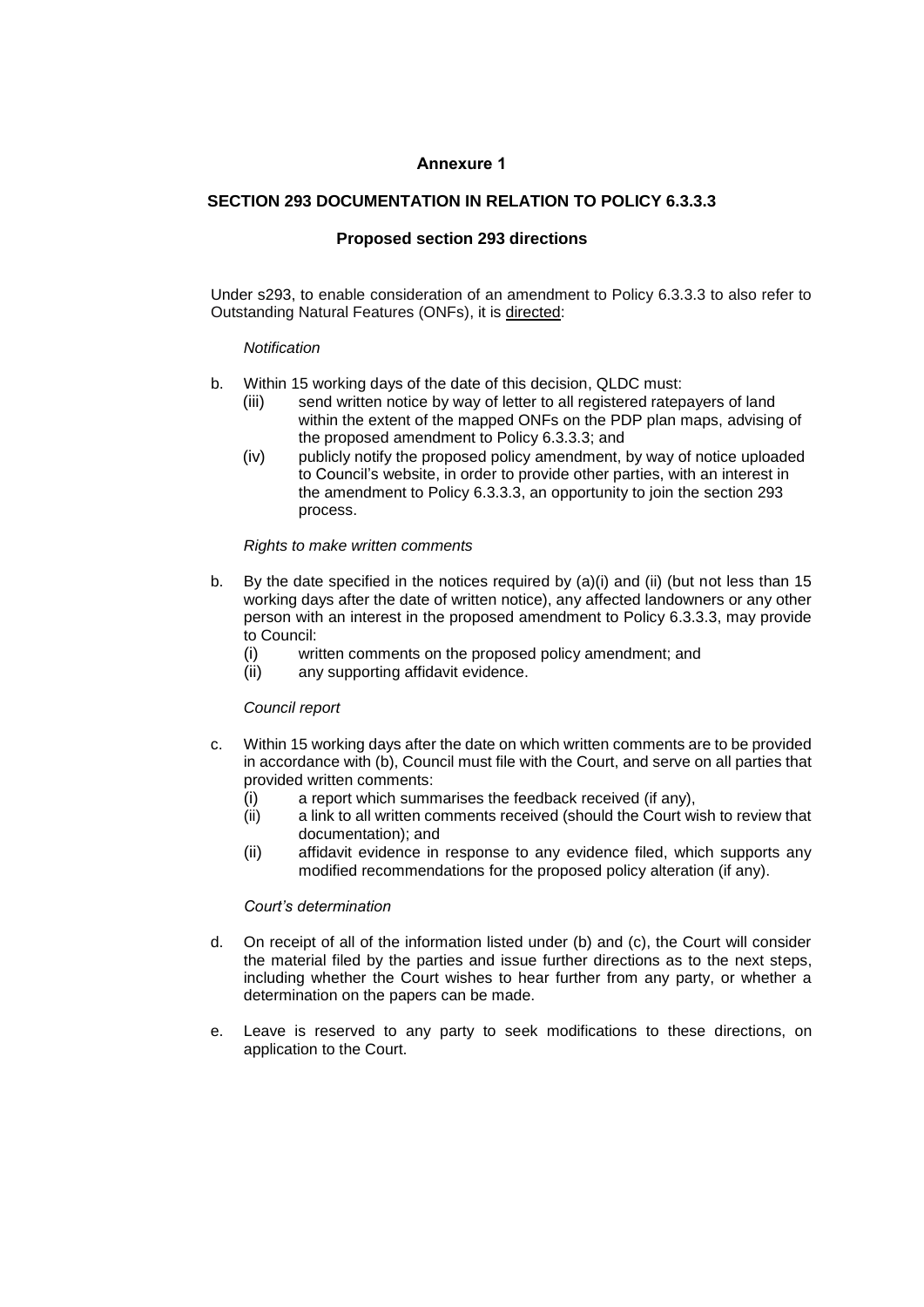# **Proposed Public Notice**

# **PUBLIC NOTICE**

# **Section 293 proposal: Proposed amendment to Policy 6.3.3.3 of the Proposed Queenstown Lakes District Plan**

Queenstown Lakes District Council gives public notice as of **XXX 2021** of a section 293 process directed by the Environment Court in relation to a proposed amendment to Policy 6.3.3.3.

The proposed amendment involves an extension of the application of Policy 6.3.3.3, so that it applies to Outstanding Natural Features (ONFs) in addition to Outstanding Natural Landscapes (ONLs).

# **Documentation**

A summary document outlining the proposed amendment, a copy of the directions confirmed by the Environment Court, and a s293 feedback form to be used when providing written comments can be:

- viewed online at: [https://www.qldc.govt.nz/your-council/district-plan/proposed-district](https://www.qldc.govt.nz/your-council/district-plan/proposed-district-plan/appeals)[plan/appeals](https://www.qldc.govt.nz/your-council/district-plan/proposed-district-plan/appeals)
- inspected at any of the following locations during business hours. (Council offices 8.30-5pm. Library opening hours vary, please check [www.codc-qldc.govt.nz](https://codc-qldc.govt.nz/) for details).

Council offices:

- 10 Gorge Road, Queenstown
- 74 Shotover Street, Queenstown
- Wanaka Service Centre, 47 Ardmore Street Wanaka

Public Libraries:

- Queenstown Library: 10 Gorge Road
- Wanaka Library: Dunmore Street
- Arrowtown Library: 58 Buckingham Street
- Makarora Library: Rata Road
- Glenorchy Library: 13 Islay Street
- Lake Hāwea Library: Myra Street
- Kingston Library: 48 Kent Street
- Copies of the documentation can also be requested by contacting Queenstown Lakes District Council:
	- Call: 03 441 1499 (Queenstown) or 03 443 0024 (Wanaka)
	- Email: [PDPenquiries@qldc.govt.nz](mailto:PDPenquiries@qldc.govt.nz)

#### **Written feedback on the proposed alteration**

Any affected landowner and any person who has an interest in the proposed amendments may provide to Queenstown Lakes District Council written comments on the proposed amendment to Policy 6.3.3.3 (with any supporting evidence) by no later than **XXX 2021**.

Written comments (and supporting evidence) may be lodged with the Queenstown Lakes District Council by: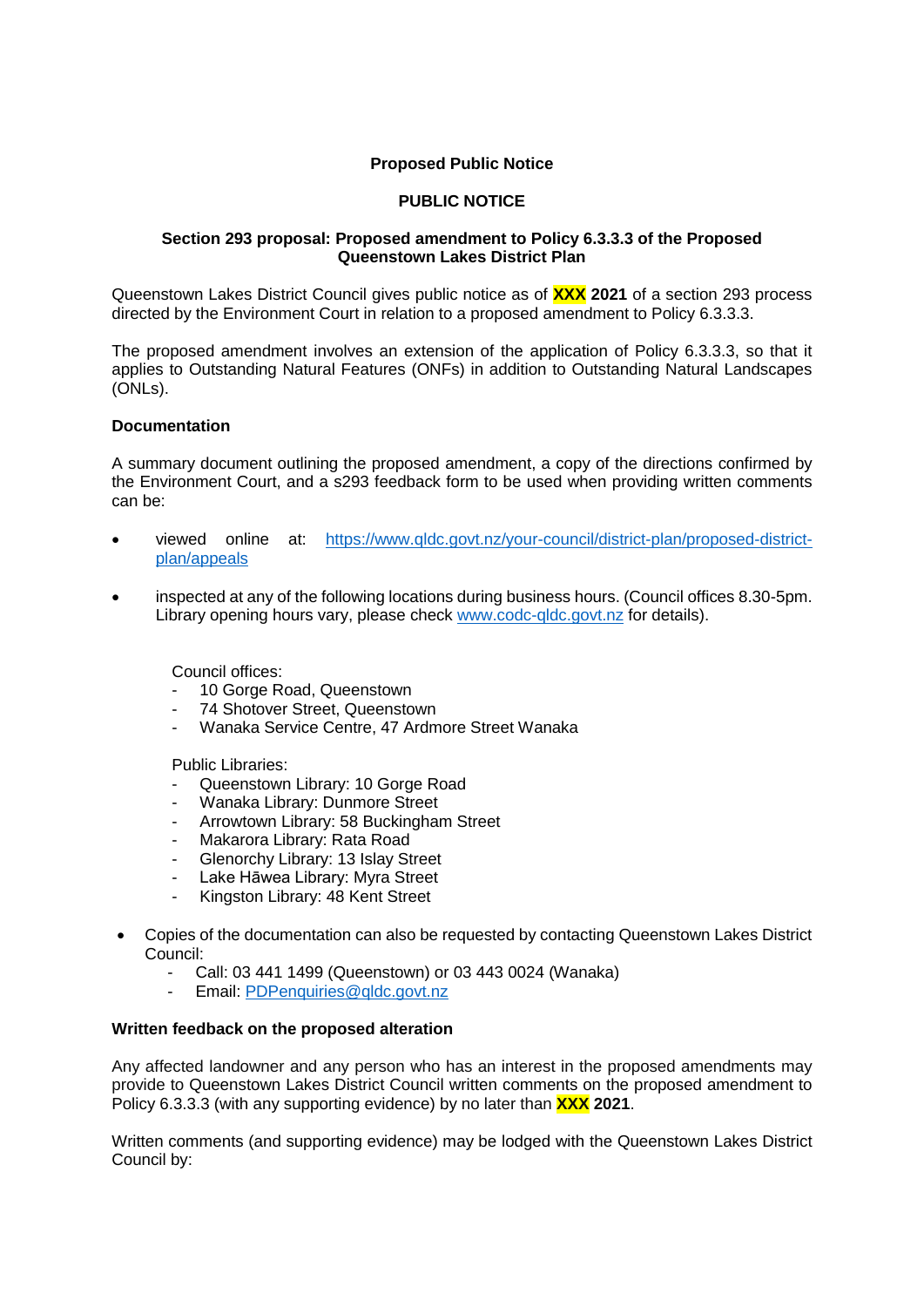- Email to pdpsubmission@gldc.govt.nz , using the feedback form available online (subject line: QLDC PDP Policy 6.3.3.3 s293 submission)
- Post: Queenstown Lakes District Council, Private Bag 50072, Queenstown 9348, Attention: QLDC PDP Policy 6.3.3.3 s293 submission

### **What happens next?**

After all written comments have been received and reviewed, Queenstown Lakes District Council is required to provide a report to the Environment Court that summarises all feedback received, provides a position on the proposed amendment and affidavit evidence (if additional amendments are considered appropriate in light of the feedback received). After that, the Court will consider all material filed by the parties and decide whether it is in a position to determine the proposed amendment, or issue further directions (as required).

The procedural directions issued by the Court are set out in full in the summary document available online, or for inspection at the locations specified above.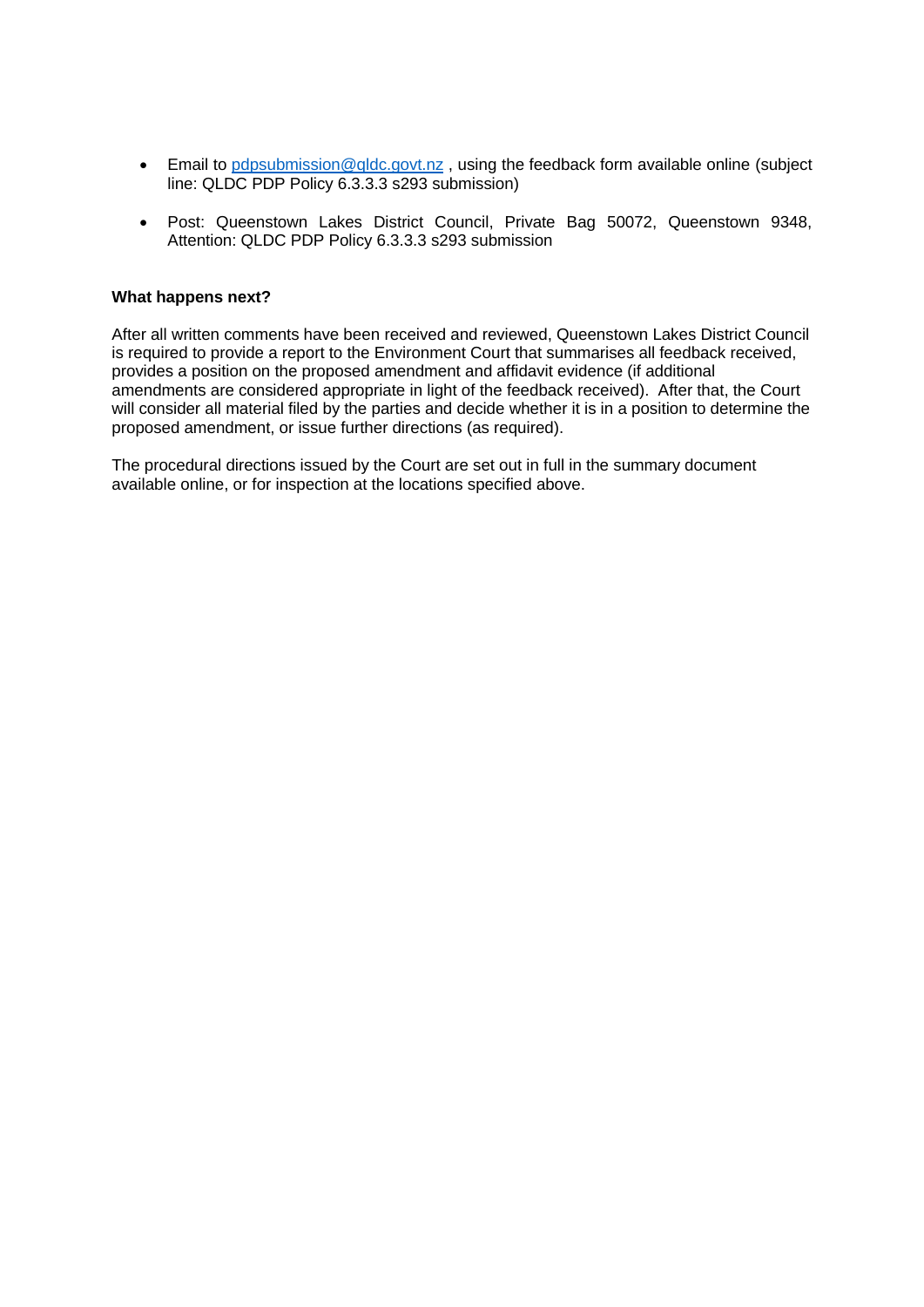### **Proposed summary document for public notification**

# **SECTION 293 PROPOSAL**

# **PROPOSED ALTERATION TO CHAPTER 6 OF THE PROPOSED DISTRICT PLAN, POLICY 6.3.3.3**

**31.** The document provides a summary of the proposal to amend Policy 6.3.3.3 of Chapter 6 of the Queenstown Lakes Proposed District Plan, by extending its application to Outstanding Natural Features (**ONFs**), in addition to Outstanding Natural Landscapes (**ONLs**). It also outlines the process for providing feedback on the proposed amendment.

# **Background**

**32.** The decisions made by Queenstown Lakes District Council on Stage 1 of the Proposed District Plan (**PDP**) confirmed the following drafting of what was then Policy 6.3.14. That policy read:

> *Recognise that large parts of the District's Outstanding Natural Landscapes include working farms and accept that viable farming involves activities that may modify the landscape, providing the quality and character of the Outstanding Natural Landscape is maintained.*

- **33.** From April to May 2019, the Environment Court (**Court**) heard a number of appeals concerning provisions in Chapters 3 and 6 of the PDP, including Policy 6.3.14.
- **34.** The appeals heard by the Court sought various forms of relief, ranging from deletion of the policy in its entirety, to amendments so that it provided for further diversification of activities within the Rural Zone.
- **35.** In a decision released on 19 December 201914, the Court provisionally determined that Policy 6.3.14 (renumbered as 6.3.3.3) should be amended to read:

*For working farms within Outstanding Natural Features and Outstanding Natural Landscapes:* 

- a. *recognise that viable farming involves activities that may modify the landscape; and*
- b. *enable those activities in a way that is consistent with protecting the values of Outstanding Natural Features and Outstanding Natural Landscapes.*
- **36.** After providing opportunities for the parties to respond to this provisional drafting by way of additional submissions, the Court, in its recent decision released on 7 May 2021, determined that the revised drafting would assist to achieve the Chapter 3 strategic objectives for ONFs and ONLs.<sup>15</sup>
- **37.** As a result of this finding, and because of the lack of jurisdiction provided by the relevant appeals to make the amendment, the Court issued directions for a section 293 process to be timetabled.

### **Effect of alterations**

<sup>14</sup> [2019] NZEnvC 205

<sup>15</sup> [2021] NZEnvC 60 at [176 -177]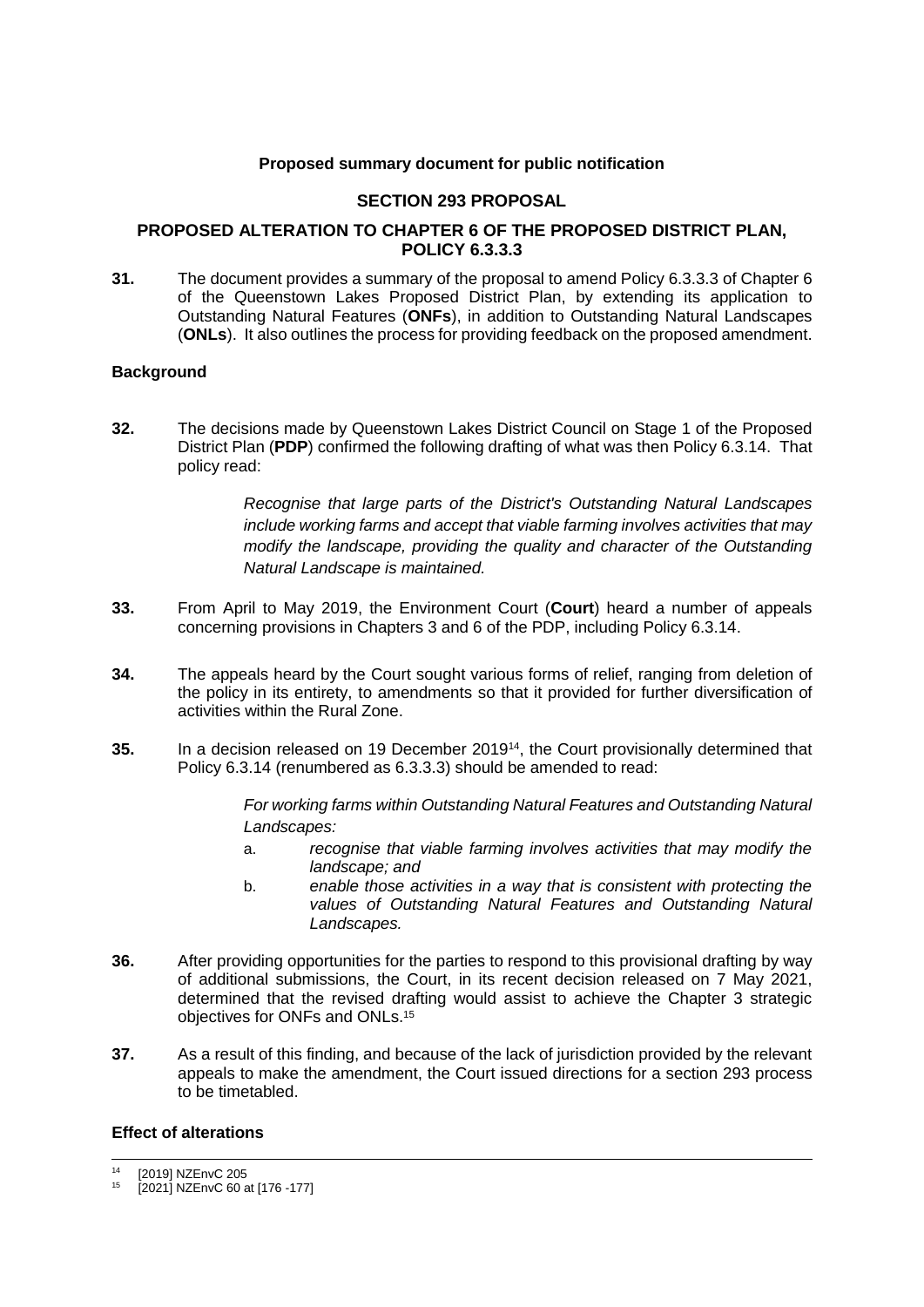- **38.** The amendment will result in an extension of the policy so that it applies to land within both ONFs and ONLs.
- **39.** The practical effect of this extension is that when consent is sought by 'working farms', for farming activities within ONFs, those applications will need to engage with Policy 6.3.3.3. Policy 6.3.3.3 recognises that farming activities may modify the landscape, and enables those activities in a manner that is consistent with protecting the values of ONFs and ONLs.
- **40.** If you wish to discuss this operation of the relevant provisions with Council in more detail, please contact the Council's duty policy planner at [pdpenquiries@qldc.govt.nz](mailto:pdpenquiries@qldc.govt.nz) or at 03 441 0499.

# **Section 293 process / next steps**

- **41.** Section 293 of the Resource Management Act 1991 allows the Environment Court to direct appropriate procedural steps to provide for the consideration and determination of amendments to planning documents that arise during hearings, but which lack jurisdiction.
- **42.** In this case, the Environment Court has directed that a section 293 process be used to address the proposed amendments to Policy 6.3.3.3.
- **43.** This document has been prepared to accompany a public notice, which advises of the proposed amendment and the associated directions issued by the Court.
- **44.** The directions allow for the making of written comments on the proposed amendment, by **XXX 2021**. After all written comments are received, the Council will file a report with the Court, and the Court will then consider the matter further. Please provide any written comments on the section 293 form provided, by email at [pdpsubmission@qldc.govt.nz.](mailto:pdpsubmission@qldc.govt.nz)
- **45.** The complete directions issued by the Court are set out below:

Under s293, to enable consideration of an amendment to Policy 6.3.3.3 to also refer to Outstanding Natural Features (ONFs), it is directed:

#### *Notification*

- c. Within 15 working days of the date of this decision, QLDC must:
	- (v) send written notice by way of letter to all registered ratepayers of land within the extent of the mapped ONFs on the PDP plan maps, advising of the proposed amendment to Policy 6.3.3.3; and
	- (vi) publicly notify the proposed policy amendment, by way of notice uploaded to Council's website, in order to provide other parties, with an interest in the amendment to Policy 6.3.3.3, an opportunity to join the section 293 process.

*Rights to make written comments*